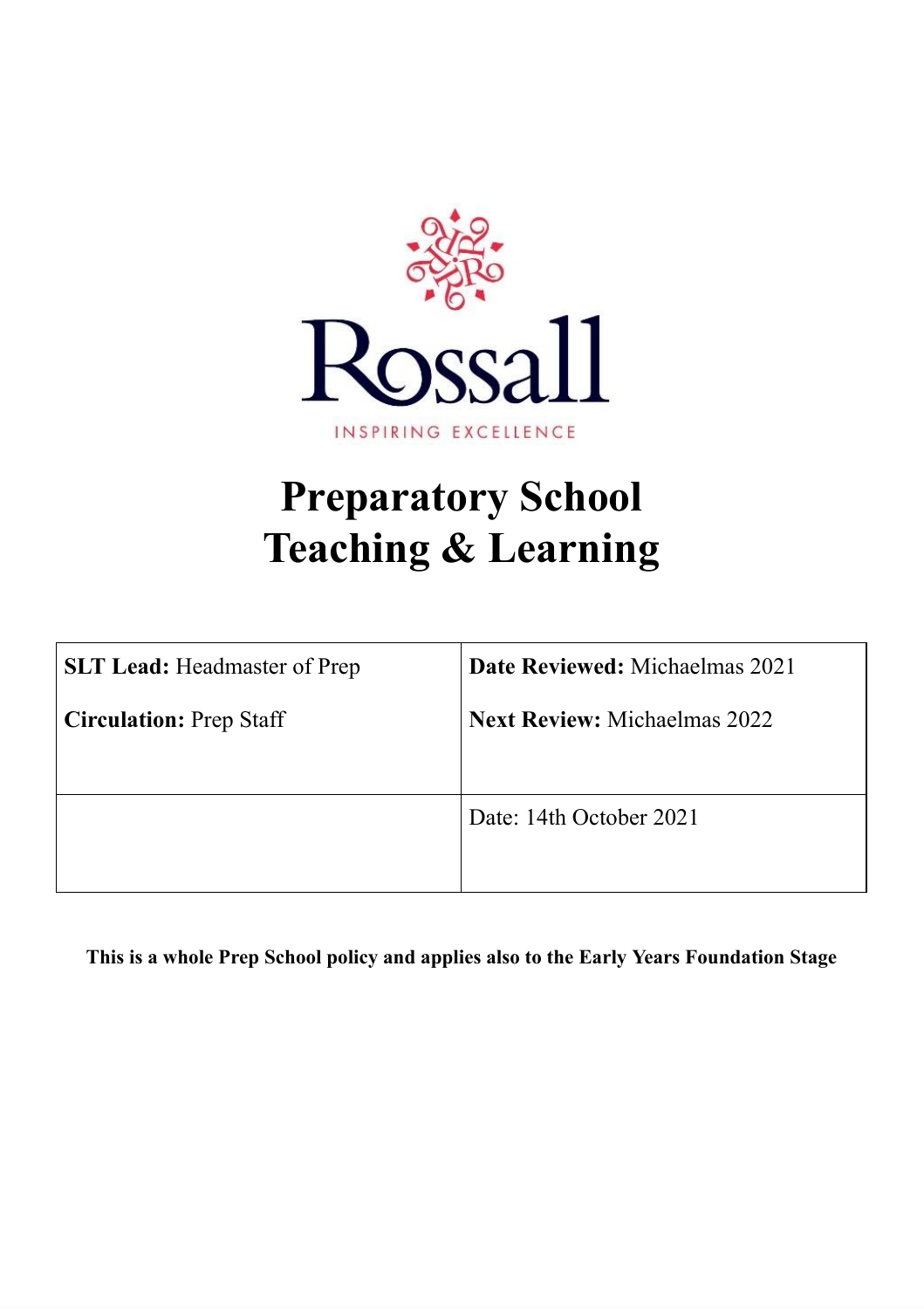### **Introduction**

At Rossall Preparatory School, we believe in the concept of life-long learning and the idea that both adults and children learn new things every day. We maintain that learning should be a rewarding and enjoyable experience for everyone. Through our teaching we aim to equip our children with the concepts, skills, knowledge, attitudes and understanding necessary to make informed choices about the important things in their lives. We want our children to combine a rich and varied experience of life with a strong desire to learn and a deep seated sense of inquiry. We promote the fundamentally British values of democracy, the rule of law, individual liberty, and mutual respect and tolerance of those with different faiths and beliefs.

#### **Aims and Objectives**

We believe that people learn best in different ways. At Rossall Preparatory School, we provide a rich and varied learning environment that allows children to develop skills and abilities which will enable them to become lifelong learners.

Through our teaching, we aim to:

- Enable all children to become confident, resourceful, resilient and independent learners
- Foster children's self-esteem and help them build positive relationships with other people
- Develop children's self-respect and encourage them to respect the ideas, attitudes, values and feelings of others
- Show respect for all cultures, and in doing so promote international mindedness in ourselves and others
- Enable children to understand their own communities and help them feel valued as part of the global community
- Offer a range and balance of teaching opportunities including individual, group and cooperative tasks
- Provide opportunities for skills to be learnt that are transferable across the curriculum

At Rossall Preparatory School, we recognise that the children's sense of happiness and wellbeing is paramount to their achievement in all areas of the curriculum. We will emphasise intellectual mastery and academic ambition and we will build qualities of character which directly link to the Prep School's values:

- Respect
- Collaboration
- Courage
- Independence
- Perseverance
- **•** Curiosity

We ensure that each child's education has continuity and progression and that there is a match between the child and the tasks he or she is asked to perform. We recognise the crucial role which parents and carers play in their children's education and make efforts to encourage parental involvement in the educational process. We value the contribution that children and families from different backgrounds, cultures and religious groups can make to our learning community.

In addition to teaching a broad curriculum with a balanced content, it is the aim to help individuals develop a wide range of transferable skills which will enable them to develop their individuality. The education provided is challenging, rigorous and supportive.

#### **Effective learning**

We acknowledge that children learn in different ways and recognise the need to develop a range of strategies that meet their different learning styles.

Our bespoke, Rossall Preparatory Curriculum encourages and inspires the children to develop their current level of understanding to a new and deeper level. We offer opportunities for pupils to learn in a variety of different ways.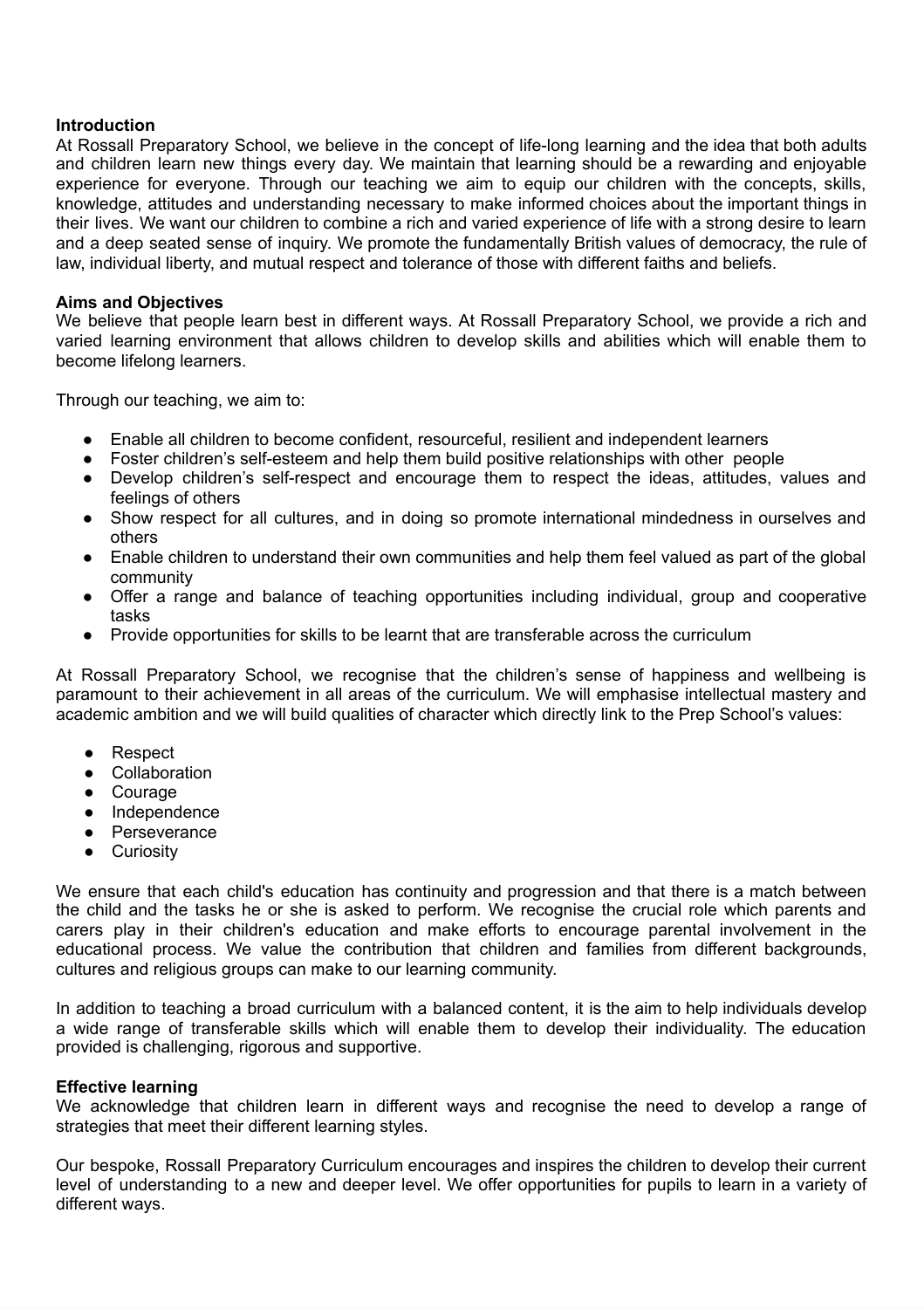These include:

- Exploring, wondering and questioning
- Experimenting and playing with possibilities
- Researching and seeking information
- Clarifying existing ideas and reappraising events
- Deepening understanding through application of a concept or rule
- Making and testing theories
- Making predictions and acting purposefully to see what happens
- Elaborating on solutions to problems
- Individual/pair/group/whole class work
- Use of ICT and digital media
- Fieldwork, educational visits to places of cultural, historical, scientific, geographical or religious interest
- Creative activities
- Debates, role-plays and oral presentations
- Designing and manufacturing objects
- Participation in athletic or physical activity
- Participation in the *Rossall Rotation* lessons that include Beach Schools, Forest Schools, Golf, Rossall Kitchen, Astronomy, and Farming

We encourage children to take responsibility for their own learning, to be involved as far as possible in reviewing the way they learn and to reflect on what helps them learn best, as well as recognising what makes it difficult for them to learn.

#### **Effective teaching**

When teaching, we focus on motivating the children and building on their skills, knowledge and understanding. We use the school curriculum policy to guide our teaching. This sets out the aims, objectives and values of the school and details what is to be taught in each year group.

We aim to base our teaching on each child's current level of attainment and prior knowledge. Our prime focus is to further develop the concepts, knowledge and skills of the children and in doing so we strive to ensure that all tasks set are appropriate to the ability of the individual.

When planning work for children who require Learning Development, we work with the Head of Learning Development to ensure work is set at the appropriate level. If necessary, a member of staff from Learning Development will work with the child in a small group or on a one to one basis.

We have high expectations of all children and we believe that their work should be of the highest possible standard.

Planned lessons have clear learning objectives; we take many of these from the National Curriculum and the EYFS requirements. Our medium term planning contains information about tasks to be set, resources required and how work may be assessed.

We ensure all tasks and planned activities are safe, significant, relevant and challenging . If we plan to take children out of school, we first inform parents and obtain their permission. For any activities for which there is a potential risk, a risk assessment form is completed.

Our classrooms are attractive and dynamic learning environments with subject displays which celebrate the work completed by our pupils and illustrate/reflect the topics that they are studying.

We conduct all of our teaching in an atmosphere of trust and respect for all. We celebrate difference and promote equality, regardless of age, sexuality, gender, disability or faith. Similarly, throughout the curriculum we implicitly and explicitly promote fundamental British values such as democracy, the rule of law, individual liberty and mutual respect and tolerance of those with different faiths and beliefs.

All teachers are encouraged to reflect on their performance and skills. They are given the opportunity to continue their professional development through attending CPD arranged by the Prep Leadership team, AJIS, and/or IAPS.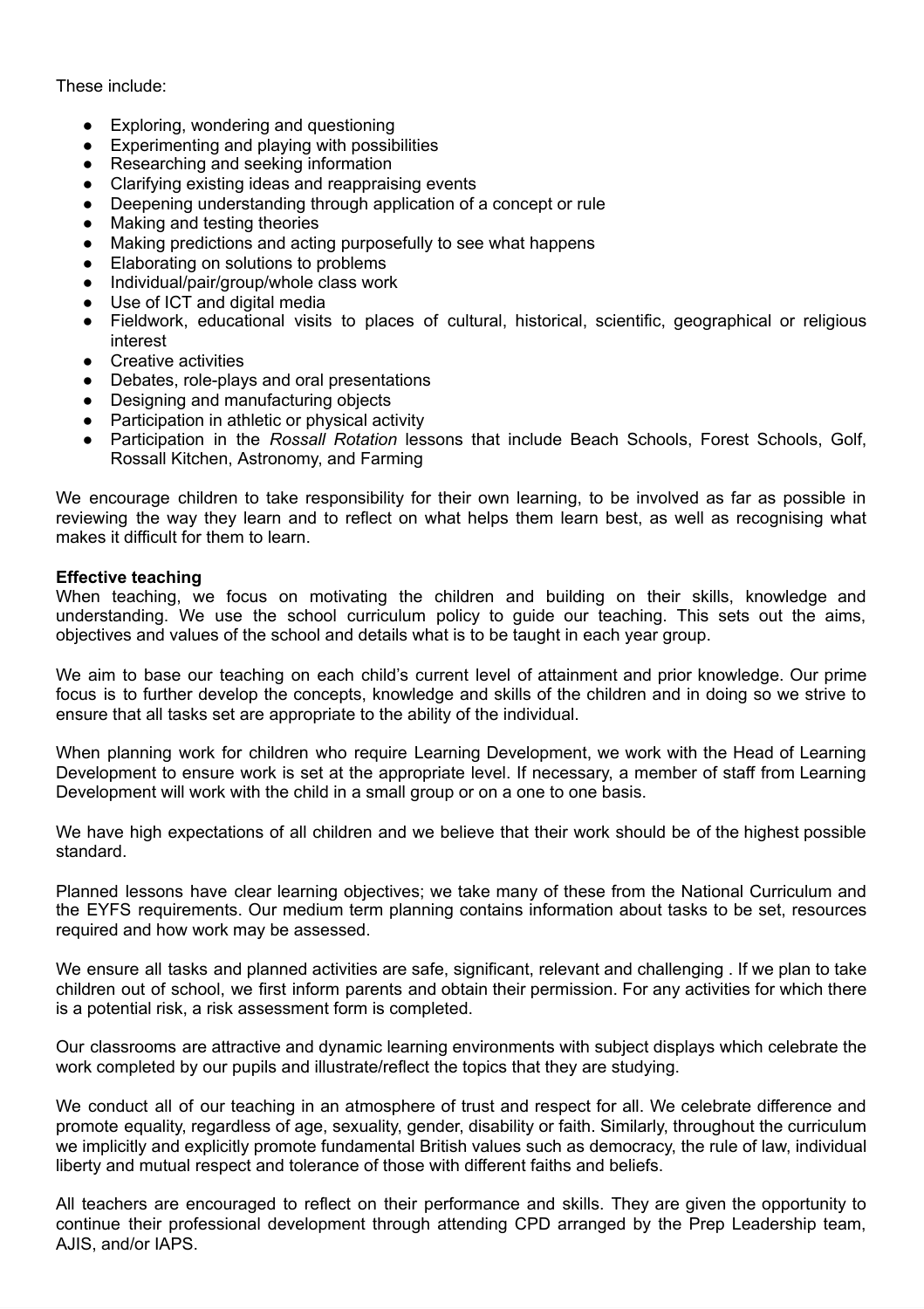# **Differentiation**

To ensure every child is given equal opportunity, differentiation occurs throughout the curriculum. It can be most clearly observed in staff planning and during lessons. Differentiation is evident within the curriculum in many ways, including:

- task set
- teacher input and assistance
- resource provision
- working groups
- outcome
- enrichment opportunities both in and out of lessons
- questioning to stimulate deeper learning and understanding
- learning objectives
- setting
- support tutorials
- co-curricular provision (such as reading club)
- Learning Development provision

Each Early Years and Pre-Prep Years 1 & 2 classes benefit from teaching assistants whose role is to assist with the pastoral welfare and academic progress of the pupils. This affords the class teacher the flexibility to plan for supported and differentiated work within the classroom as necessary. This same arrangement continues through to the Prep Years 3, 4 and 5 where teaching assistant support is timetabled as appropriate. Graduate Assistants are also used to support learning where appropriate and required.

# **The role and expectation of pupils**

The children are encouraged to take a full role in creating their learning environment where their opinion is welcomed and valued; the School Council meets regularly. The pupils have the opportunity to reflect on their learning regularly in their lessons.

We expect pupils to:

- have the highest expectations of themselves in all aspects of School life
- commit themselves to maintaining a positive work ethic and good behaviour
- engage in independent learning to develop and extend knowledge and understanding beyond the confines of the curriculum
- work effectively by themselves, in paired or in group work in order to achieve their targets
- seek assistance when necessary
- commit to co-curricular activities

## **The role of parents**

We believe that parents have a fundamental role to play in helping their children to learn. We do all we can to inform them about what and how their children are learning by:

- Holding two parents' evenings per year to discuss progress
- Sending out Curriculum Maps at the start of each half term, outlining which core subject areas children will be covering
- Sending regular reports in which we indicate progress made and how their child can improve further through SMART target setting and effort and attainment grades
- Giving information, for example via Prep Diaries and Google Classroom, how parents can support their child with homework (prep)
- We believe parents have the responsibility to support their children and school by implementing school policies and procedures as outlined in the Parents' Handbook

## **Inclusion**

We value children's uniqueness. We listen to the views of individual children and we promote respect for diverse cultures. We value the importance of each person in our community, and we organise our curriculum to promote inclusion, cooperation and understanding among all its members. We value the rights enjoyed by each person in our school. All children are respected for who they are and they are treated with fairness and honesty. Each person is enabled to be successful, and equal opportunities are